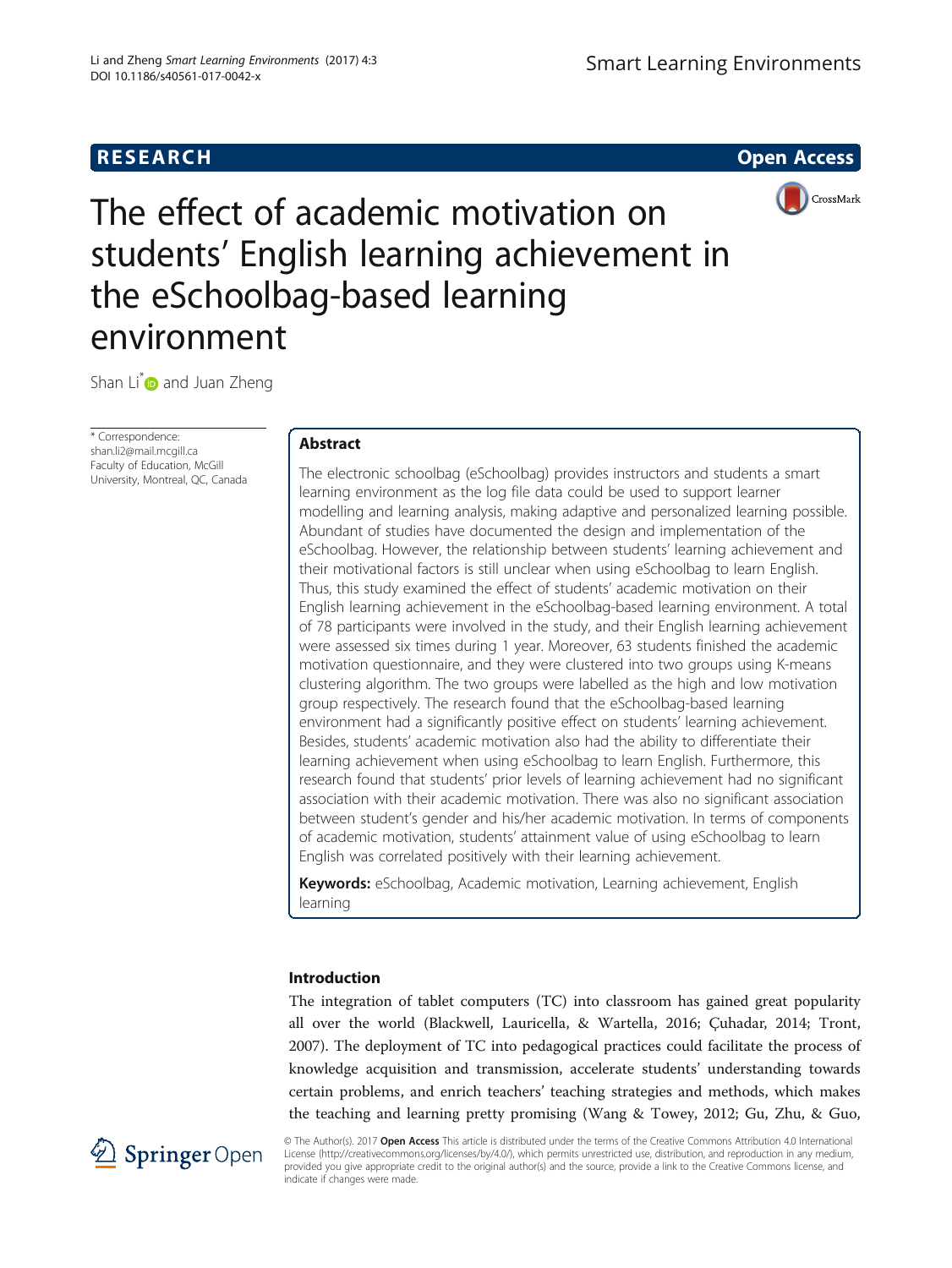[2013](#page-12-0); Disterer & Kleiner, [2013\)](#page-12-0). Abundant of instructional applications, vary from electronical learning materials to context-based learning activities, have been developed to meet students' learning need. And the applications can be easily installed on TC, making learning pretty convenient (Bocconi, Kampylis, & Punie, [2013](#page-11-0); Cuban, [2006](#page-11-0)). For example, e-Textbooks can provide learners with rich learning resources on just one TC, reducing the need to carry heavy book bags for students. However, TC-based learning equates self-directed learning to some extent (Leinonen, Keune, Veermans, & Toikkanen, [2014](#page-12-0)), since the teaching and learning process separates from each other when students learn on their personal tablet computers. Teachers are not effectively involved in students' learning.

Therefore, an integrated solution known as the eSchoolbag (electronic schoolbag) came to researchers' sights. In essence, the eSchoolbag is an intelligent teaching and learning platform for teachers and students (Ni et al., [2015\)](#page-12-0). The eSchoolbag promises students' learning on TC under the guidance of their teachers. In the classroom context, every student holds a eSchoolbag device which allows them to participate in various activities, while teachers use the eSchoolbag with administrative functions. Thus, the teachers are able to control students' learning processes by allocating learning resources, organizing group discussions, monitoring students' screens and assigning tasks. Lots of studies have examined students' acceptance of eSchoolbag (Lai & Lai, [2013](#page-12-0)) and the design of eSchoolbag systems (Chang & Sheu, [2002](#page-11-0); Kong, [2015](#page-12-0)). However, few research had focused on the effect of students' academic motivation of using eSchoolbag to learn English on their learning achievement, and how students' academic motivation could affect their learning achievement. Thus, this study aims to examine the effects of both the eSchoolbag-based learning environment and students' academic motivation on their learning achievement. This study also tries to reveal the rationale regarding how students' academic motivation affect their learning achievement if the effect exists.

### Theoretical framework

### The rise and development of one-to-one laptop initiative

Research that pertains to the integration of information and communication technology (ICT) into classrooms has seen the widespread, dramatic use of technologies in scaffolding educational innovations, including but not limited to the teaching machines, intelligent tutoring systems, online communities, individualized learning space, virtual reality and wearable devices (Lajoie & Azevedo, [2005;](#page-12-0) Bocconi, Kampylis, & Punie, [2013](#page-11-0)). However, computers and technologies often play a subsidiary role in facilitating teaching and learning in nowadays schools rather than an indispensable function that deeply incorporated into the daily instructional practices (Bebell, Russell, & O'Dwyer, [2004](#page-11-0); Ling Koh, Chai, & Tay, [2014\)](#page-12-0). Consequently, administrators and teachers generally report making use of computers in classrooms for only a small amount of time each day (Bebell & Kay, [2010](#page-11-0)). Many researchers pointed out that the disjunction between the extensive increase in the presence of kinds of technologies in school environments and the relatively inert amount of computer use results partially because the low student-to-computer ratios (Cuban, [2006](#page-11-0); Bull, Bull, Garofalo, & Harris, [2002;](#page-11-0) Windschitl & Sahl, [2002](#page-13-0)). Under this circumstance, Norris, Soloway and Sullivan ([2002](#page-12-0))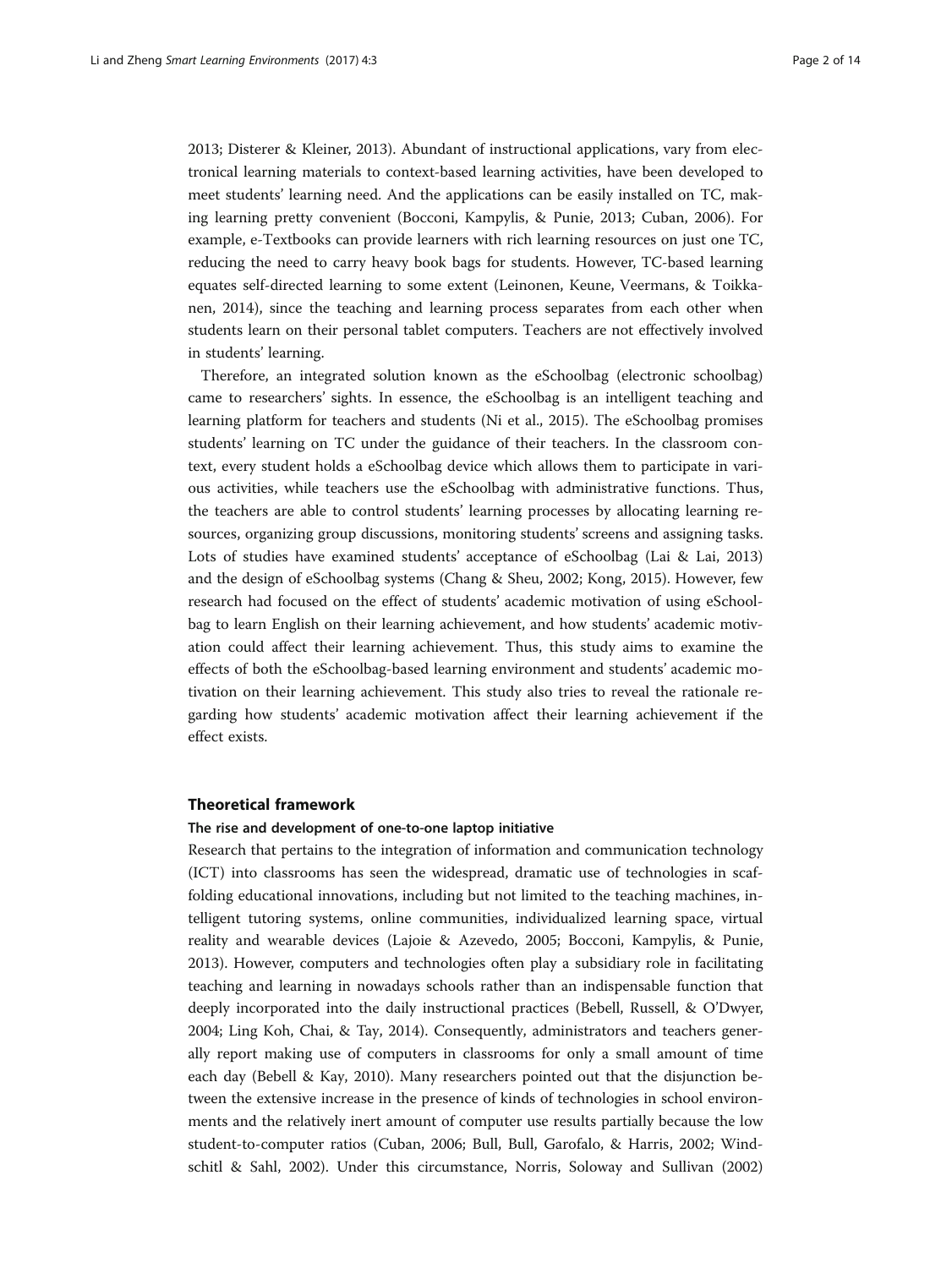raised the concept of One-to-One (also known as 1:1) which means that 1:1 student to computer access in schools, for the purpose of education change by leveraging the lowcost, palm-size computers to each student. And increased international governments and researchers have focused their attention on the adoption of One-to-One computing through programs such as 'Up-scaling creative classrooms in Europe' (Bocconi et al., [2013](#page-11-0)), 'One Laptop Per Child' (Kraemer, Dedrick, & Sharma, [2009](#page-12-0)), and 'Bring You Own Device' (Disterer & Kleiner, [2013\)](#page-12-0).

The One-to-One programs share two fundamental characteristics: 1) each individual in the classroom is equipped with a digital device and internet access; 2) the digital devices are served as instructional purposes (e.g. class managements, cognitive and metacognitive tools, virtual agents) (Penuel, [2006](#page-12-0)). However, it's important to notice that the "One-to-One computing" provides no substantial guidance to actual educational practices by definition (Bebell & Dwyer, [2010\)](#page-11-0). Though all One-to-One programs involve 1:1 technology access, "each 1:1 setting had its own unique set of expectations, funding mechanisms, and individual implementation models including variation in hardware, software, networking, teacher training and professional development, as well as program support" (Bebell & Dwyer, [2010](#page-11-0), p. 6). The eSchoolbag, as one type of One-to-One computing environments, gained great popularity in China due to its technologyrich characteristics and curriculum-based designs, reflected in large numbers of eSchoolbag-based programs that leaded by local governments, a variety of proclamations that eSchoolbag systems offer unprecedented opportunities in national educational reform (Gu, Zhu, & Guo, [2013;](#page-12-0) Gu & Zhang, [2014\)](#page-12-0).

### The eSchoolbag as an enhanced one-to-one environment to optimizing instruction

According to Chabert ([2006](#page-11-0)), an eSchoolbag system is a virtual learning environment that helps learners to access resources and services through a single interface without limitation of time and space. When it comes to the pedagogical practices, the eSchoolbag is often regarded as an intelligent teaching and learning system that installed on a Table PC, equipping with electronic textbooks, learning resources, projection display services and teaching control functions (Xie et al., [2015\)](#page-13-0). Features as touch screen input, handwriting-recognition, and other applications designed to assist particular subjects could also be integrated into the eSchoolbag systems based on their educational purposes and needs (Wang & Towey, [2012\)](#page-13-0).

The eSchoolbag has great potential in tailoring instruction and maximizing students' learning performance, as it compromises the ideas of student-centered, project-based and problem-based learning within technology-rich environments (Grubelnik, [2016](#page-12-0)). According to Xie and his colleagues ([2015](#page-13-0)), the eSchoolbag is particular effective in supporting problem-oriented instructions, since it immerses students into authentic problem-solving situations, and it provides targeted metacognitive tools to help students manage their problem-analysis processes. Besides, the navigational data and learning trajectories recorded by the eSchoolbag system have great implications for adaptive instructions and real-time scaffoldings. The log file data could be analyzed for: 1) interpreting learner's behaviors based on domain-specific models; 2) inferring learner's requirements, preferences and learner states (e.g. cognitive workload, performance); and 3) providing instructional assistances upon available resources by computer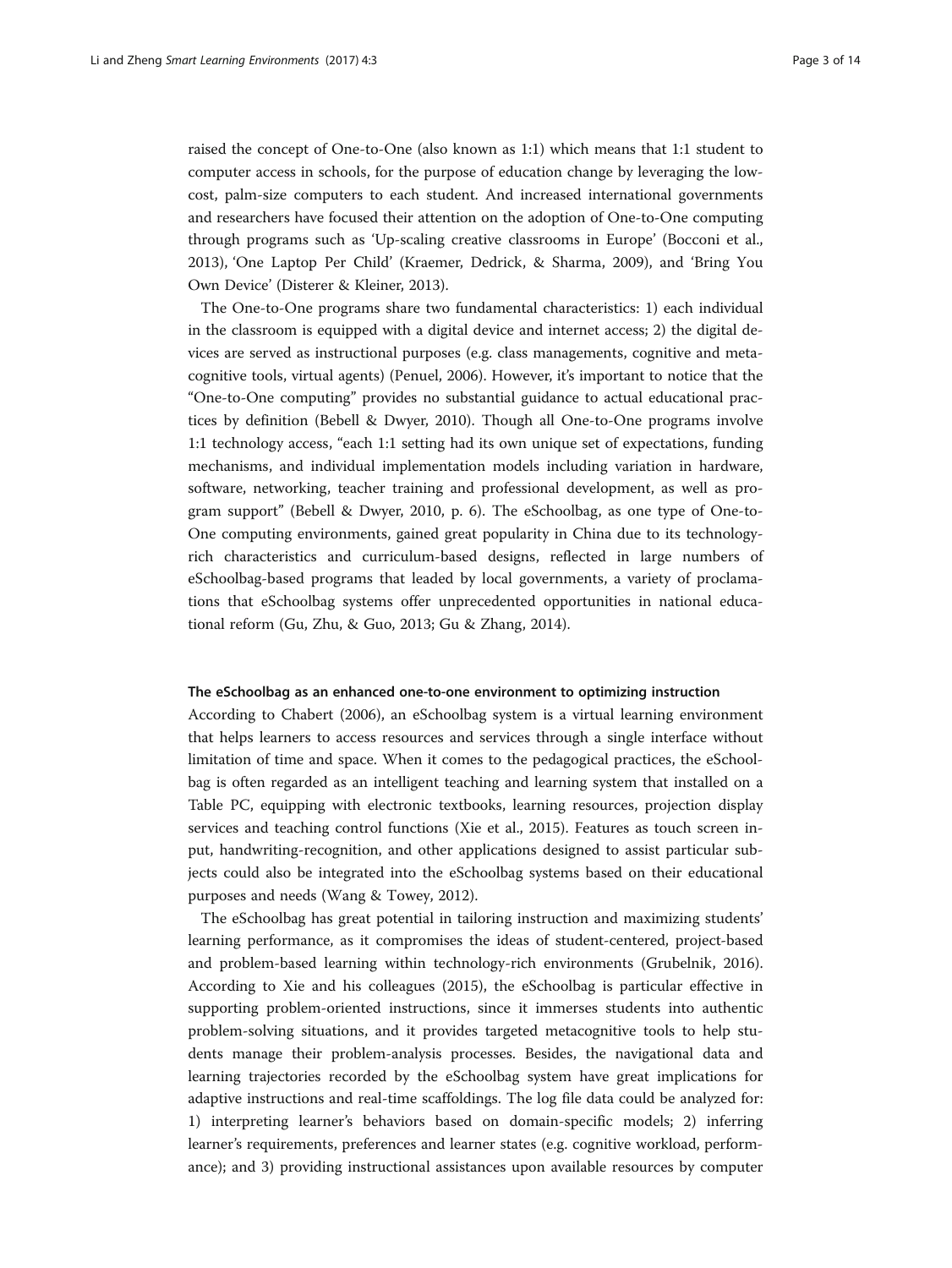agents or teachers (e.g. adjusting the complexity of task scenarios, altering the type of scaffoldings) (Paramythis & Loidl-Reisinger, [2004;](#page-12-0) Sottilare, [2014;](#page-12-0) Wu et al., [2014\)](#page-13-0). For example, the physical level of adaptions in system's interface, such as the changing of content layouts, sequences and formats, to accommodate learner attributes, preferences or needs (Cabukovski & Tusevski, [2015](#page-11-0)); and the adaptions in presented contents through reconstructing, discovering and assembling the most 'fit' learning resources to match learner's requirements and characteristics (Paramythis & Loidl-Reisinger, [2004](#page-12-0); Brusilovsky, [2001](#page-11-0)). By doing this, the eSchoolbag promises a personized but highlysupportive learning environment, though the eSchoolbag programs come in different forms and can be employed across various disciplines.

What's more, plenty of empirical findings from the eSchoolbag research have corroborated its effectiveness in optimizing teaching and learning practices. Research from Ni et al. ([2015\)](#page-12-0) revealed that the eSchoolbag stimulated students' interests in mathematics learning, as well as enhanced their ability of cooperation, resulting in a significant improvement of learning outcomes. This is in accordance with the research of Xie et al. ([2015](#page-13-0)), which claimed that the eSchoolbag can effectively improve students' problemsolving capabilities in handling with mathematical issues. The eSchoolbag was also effective in developing students' English oral communication ability in junior middle schools, as it provided learners a variety of real simulation environments and cognitive scaffoldings (Xie et al., [2016\)](#page-13-0). According to Doukas et al. ([2009](#page-12-0)), the eSchoolbag provides learner the opportunities to construct new knowledge and personal experiences from a situated, activity-intensive orientation, making the eSchoolbag-based classroom an ideal place to develop students' twenty-first Century skills.

In essence, the eSchoolbag encourages learners to develop flexible understanding from multiple perspectives by inducing them to link learning contents to their everyday experiences, with the instructor as a facilitator rather than a focal point (Xie et al., [2015](#page-13-0)). However, on the other hand, it means that the eSchoolbag requires learners to allocate more cognitive and emotional effort than traditional learning environments. In fact, some researchers have pointed out that some students had low motivations in using eSchoolbag to assist their learning, since the eSchoolbag impeded them in concentrating their attentions (Dong, [2011;](#page-12-0) Wang, [2012](#page-13-0)).

### The interplay of academic motivation, learning achievement and the eSchoolbag

Academic motivation can be defined as a form of cognitive and emotional arousal that influence a learner's academic achievement (Vallerand et al., [1992](#page-13-0)). According to Hakan and Münire [\(2014\)](#page-12-0), academic motivation is an internal state that activates, directs and maintains learning-related behaviors. Two main types of motivation, extrinsic and intrinsic motivation, lie as groundwork underpropping a large number of theories of motivation such as expectancy-value theory (Wigfield, Tonks, & Klauda, [2009;](#page-13-0) Wigfield & Eccles, [2000\)](#page-13-0), goal orientation models (Anderman, Austin, & Johnson, [2002](#page-11-0)), attribution theory (Kelley & Michela, [1980](#page-12-0); Weiner, [2008\)](#page-13-0), as well as self-determination theory (Deci, Vallerand, Pelletier, & Ryan, [1991](#page-12-0)), self-efficacy theory (Zimmerman, [2000](#page-13-0)). These theories provide researchers and instructors great understanding of academic motivation in teaching and learning setting, and valuable information regarding how students adjust to various learning environments. First, a learner's academic motivation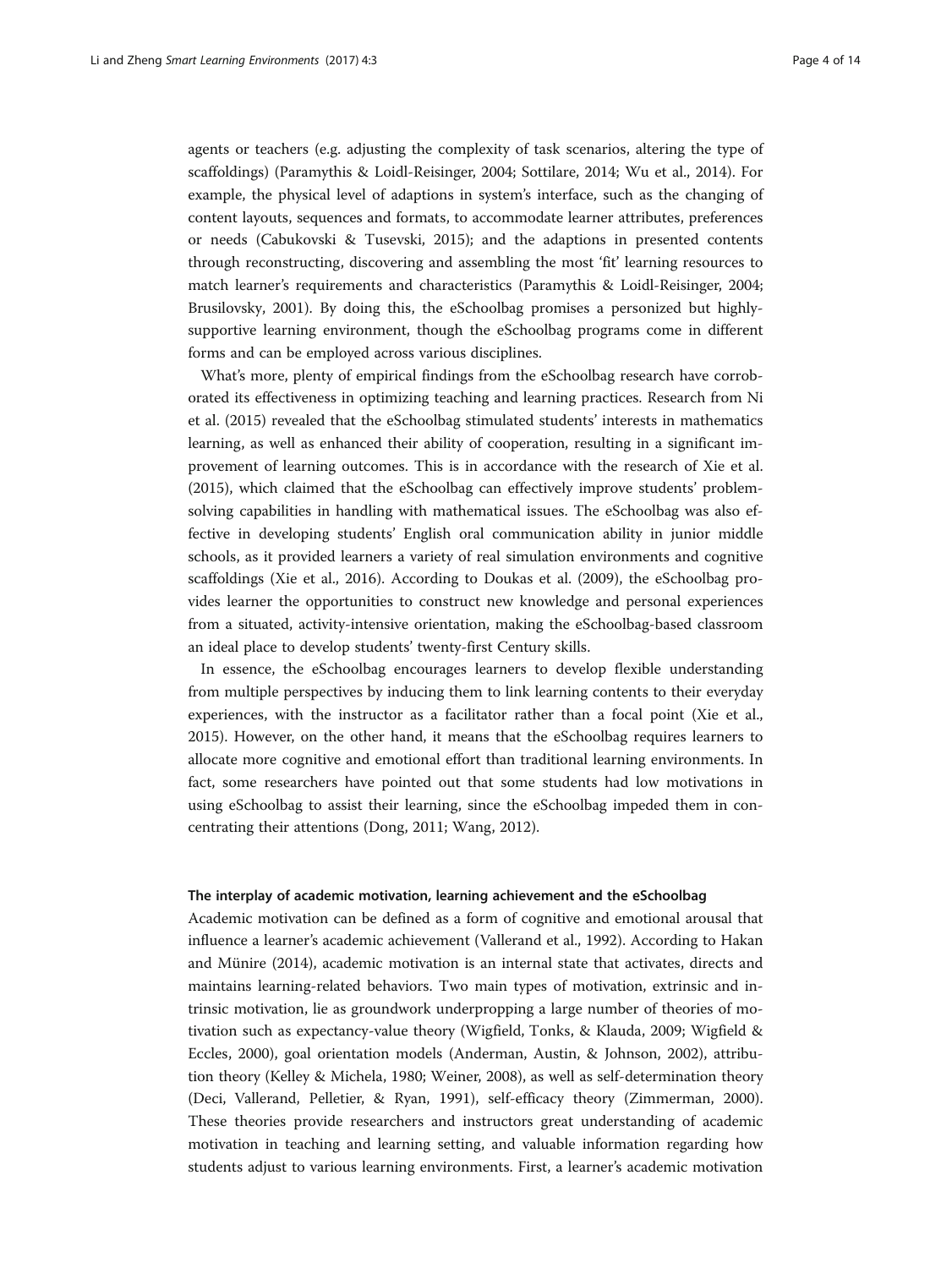is the result of interactions between classroom factors and the student's particular characteristics (Wigfield & Eccles, [2000\)](#page-13-0). Thus, classroom goal structures, teacher reactions to student performance, and individual differences should be carefully designed or examined in the educational setting (Gredler, [2001](#page-12-0)). Second, the student is an active processor and interpreter of the classroom setting, so student's academic motivation can be enhanced by engaging students in meaningful learning activities (Gredler, [2001\)](#page-12-0). Third, students can reflect on and report their perceptions of academic motivation to others (Murphy & Alexander, [2000\)](#page-12-0), making it possible to collect students' motives and needs in forms of surveys.

The question regarding to whether academic motivation predicts student learning achievement is important in educational practices. Although students' academic motivation can change with environmental and interpersonal factors, researchers had made consensus that educators, parents and school administrators should create conditions for students to stimulate their motivation, which would have the potential to improve their learning performance in consequence (Guay, Ratelle, Roy & Litalien, [2010\)](#page-12-0). However, on one hand, there is no liner correlation between students' academic motivation and their learning performance, owing to the complexity of learning process (Fortier, Vallerand, & Guay, [1995](#page-12-0)). On the other hand, it's important to notice that students' academic motivation vary in terms of gender, domain and grade (Hakan & Münire, [2014\)](#page-12-0). And one shared assumption of motivation models is that motivation is subject-specific, which means students' academic motivation may differ for English, math, science and other courses (Gredler, [2001](#page-12-0)).

A broad range of research had demonstrated the positive influence of the eSchoolbag on students' motivations, which always lead to improvement in learning outcomes (Chabert et al., [2006;](#page-11-0) Wang & Towey, [2012;](#page-13-0) Xie et al., [2015](#page-13-0)). The rationales partly lie in the highly interactive environments provided by the eSchoolbag which satisfy the characteristics of students in current schools, also known as 'digital natives' who consider technology as their basic lifestyle (Gu et al., [2013](#page-12-0)). Another reason as revealed by Gu and Zhang [\(2014](#page-12-0)), parents and students have much expectations in classroom innovations and the eSchoolbag programs with the rising of 'One-to-One computing' around the world. Thus, when taking eSchoolbag into classroom practice, students tend to have high motivation to use it. However, on one hand, few research has focused on how students' perceptions towards the eSchoolbag affect their learning achievements. Each student comes to the classroom with their own personalities, expectation and values, it's crucial to examine how students' motivations and its internal elements (e.g. attainment value, intrinsic value, utility value and cognitive cost) interplay with their learning performance when using eSchoolbag to assist classroom teaching and learning. On the other hand, with regard to the variation of students' learning outcomes in the eSchoolbag-based environments, a longitudinal analysis rather than a shortterm study has the potential in making conclusions more convincing, considering the fact that the change of learning performance needs a lasting progress. Thus, this study was designed to examine the effect of students' academic motivations on their English learning achievement in the eSchoolbag-based learning environment through a longitudinal observation and analysis. The mechanism of how students' motivational elements interplay with their learning outcomes was also carefully examined. Concretely, two research questions were formulated.

1. What effect did the eSchoolbag-based learning environment have on students' English learning achievement?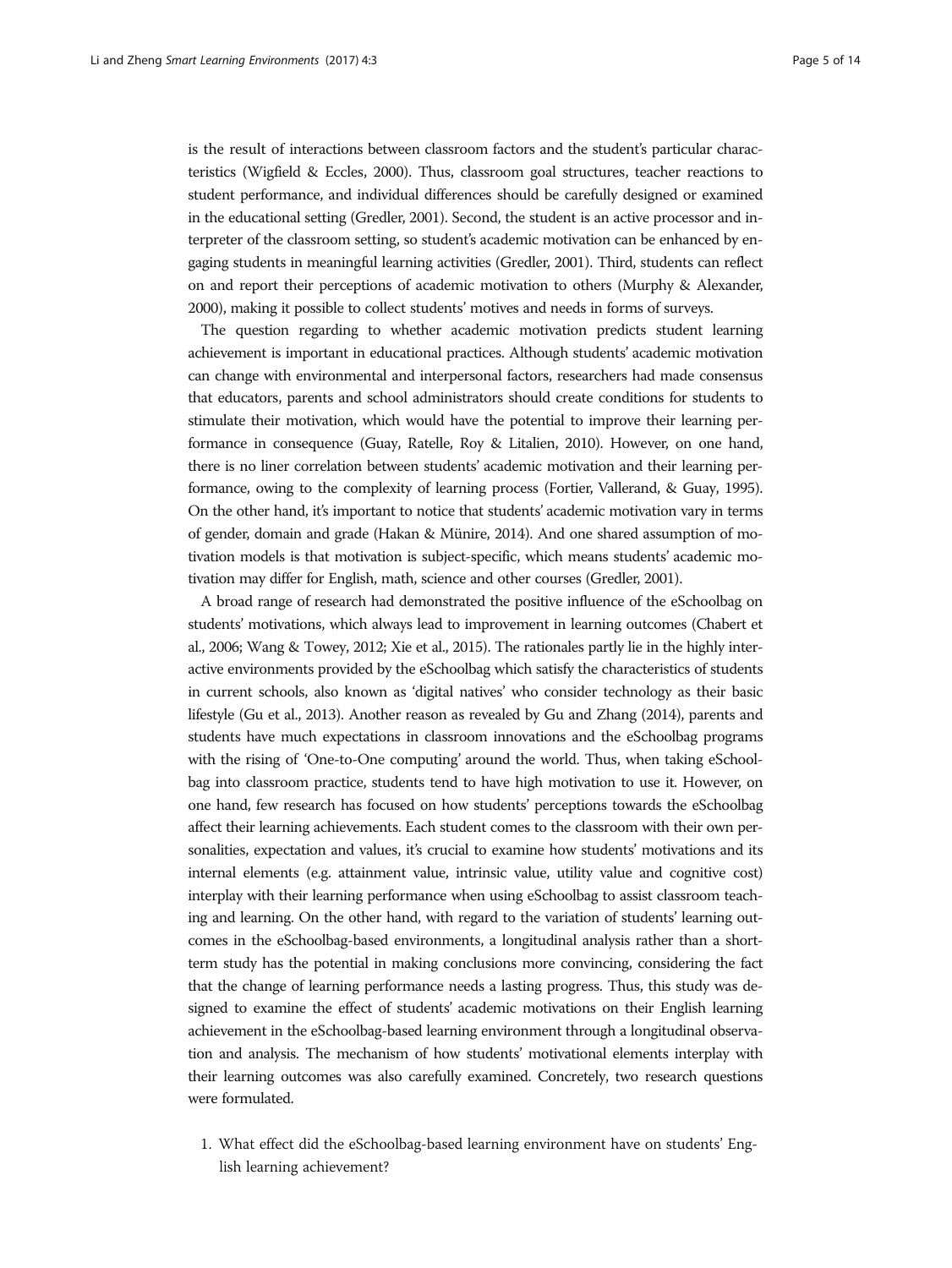2. Did students' academic motivation have a significant effect on their learning achievement when using eSchoolbag to learn English? If true, what's the rationale behind it?

### Methods

### Participants

A total of 78 students from the seventh grade of one middle school in Shenzhen were involved in this study. All students were taught by the same English teacher who has extensive teaching experience.

### Materials

The academic motivation questionnaire used in this study was adapted from Pintrich and De Groot ([1990](#page-12-0)), in accordance with Wigfield and Eccles's ([2000\)](#page-13-0) motivational model. The questionnaire consists four parts: attainment value, intrinsic value, utility value and cost, as shown in Table 1. All items of the questionnaire were presented using a 5-point Likert scale with 1 as 'strongly disagree' and 5 stands for 'strong agree'. The scale reliability was analyzed to check the internal consistency of the questionnaire. Specifically, the Cronbach's coefficient of the whole scale was 0.89. The Cronbach's coefficient of attainment value, intrinsic value, utility value, and cost were 0.80, 0.84, 0.66 and 0.72 respectively.

The eSchoolbag software applied in this research is shown in the Fig. [1.](#page-6-0) The eSchoolbag provides students a technology-rich learning environment with kinds of learning resources, scaffoldings, cognitive and metacognitive tools. And it also gives students the opportunity to record and track their learning trajectories, making learning analysis and reflective learning possible. Besides, as an integrated learning environment, the eSchoolbag can meet students' need of ubiquitous learning without limitation of time and space, their need of collaborative learning both in and out the class.

### Procedures

This study aims to examine the effects of both the eSchoolbag-based learning environment and students' academic motivation on their learning achievement. In order to examine whether the eSchoolbag-based learning environment made a significant difference on students' learning achievement or not, a longitudinal experiment was conducted with repeated-measures design. Specially, students' learning achievement were assessed by their scores in English exams.

| Component           | Definition                                                                                                                            |
|---------------------|---------------------------------------------------------------------------------------------------------------------------------------|
| Attainment<br>value | The importance of using eSchoolbag to learn English subject                                                                           |
| Intrinsic value     | The enjoyment for the students of using eSchoolbag to learn English or the students' interest<br>of using eSchoolbag to learn English |
| Utility value       | The usefulness of taking eSchoolbag as a mean to learn English                                                                        |
| Cost                | The extent of students' cognitive load when using eSchoolbag to learn English                                                         |

Table 1 Motivational Model of Using eSchoolbag to Learn English

Revised from Wigfield & Eccles, [2000](#page-13-0)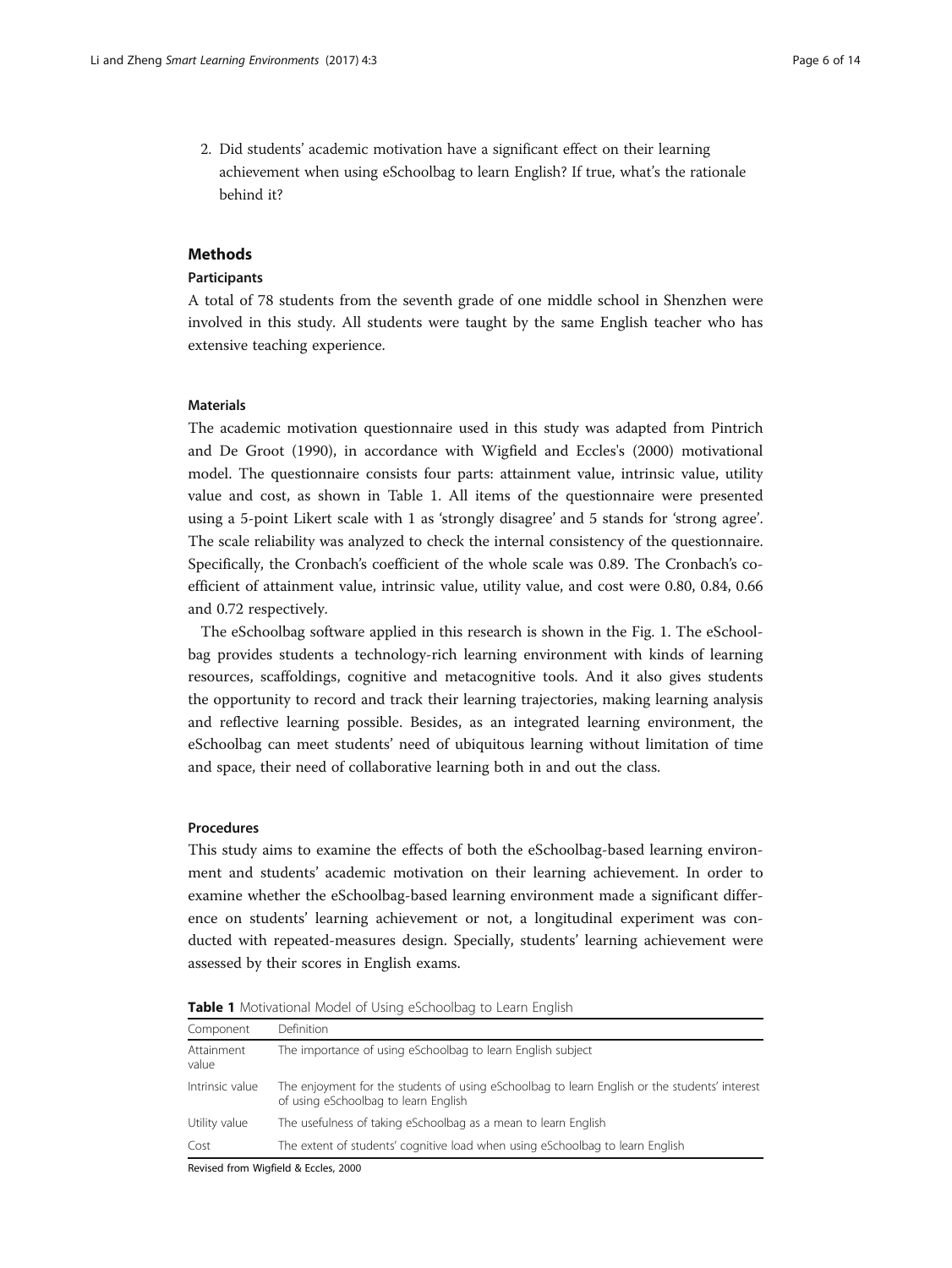<span id="page-6-0"></span>

As shown in Fig. 2, student's prior level of English learning achievement was measured as the average score of three pretests. A total of 78 students finished these pretests with an interval of one month. Then an eSchoolbag training was provided to make sure that every student had a primary understanding of how the eSchoolbag looks like and how it could affect English learning. The same teacher conducted the training in the classroom environment for students. After the training, students were required to finish the questionnaire regarding to their academic motivation of using the eSchoolbag to assist learning. Amongst the 78 students, 63 students (36 boys and 27 girls) had finished the questionnaire. The eSchoolbag were deployed in the English courses afterwards. The pedagogical practice of English classes lasted for one year in the eSchoolbag-based learning environment with no students dropped out. Similar with

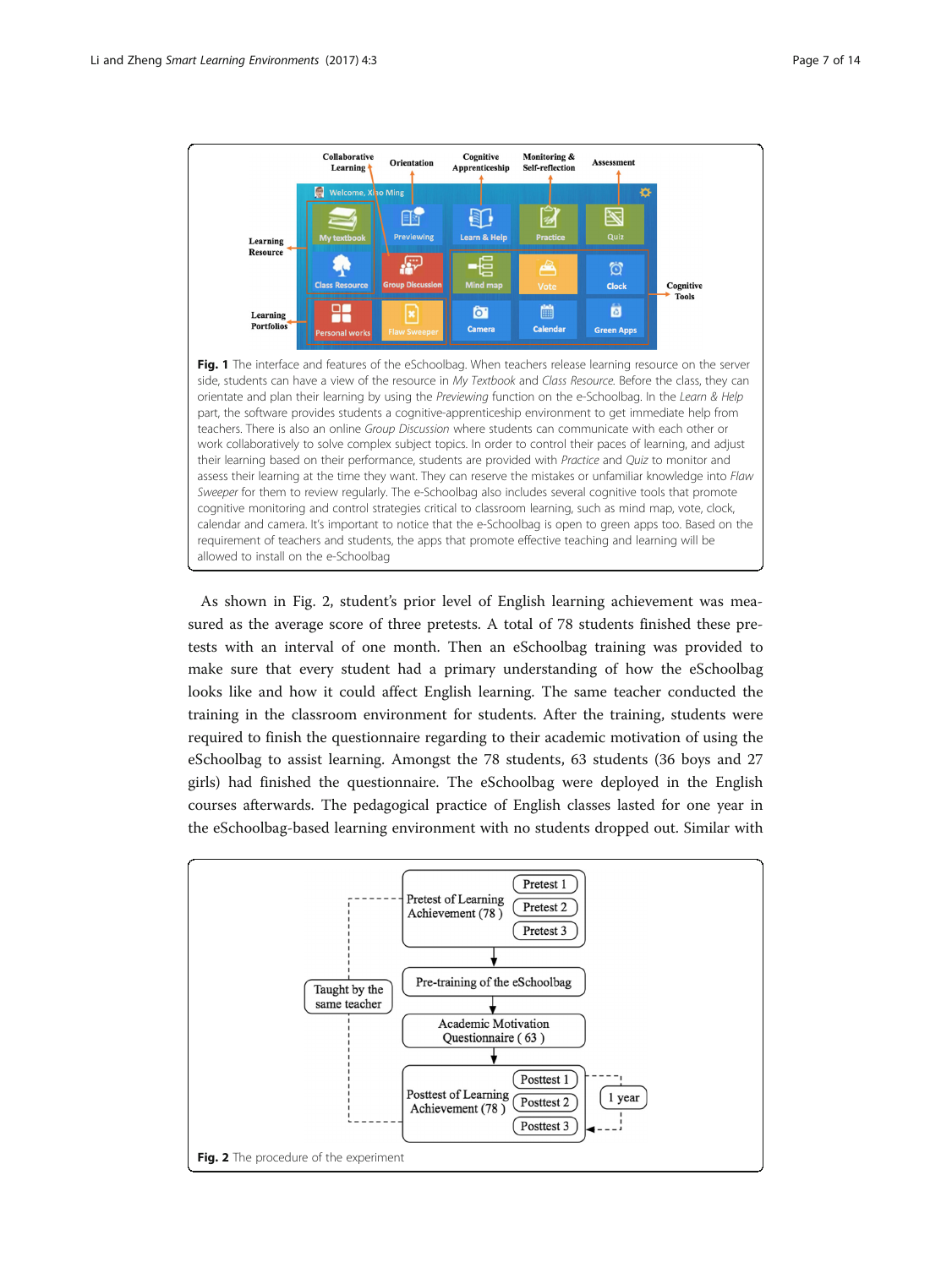the design of the pretests, students' learning achievement were tested for three times in the last three months of the experiments with the test interval of one month as well.

In order to exclude random factors from the experiment, several measures were conducted to minimize unintentional and external influences. First, student's prior level of English learning achievement was measured as the average score of three pretests, while the interval of these pretests was 1 month. In the pretests, students had no idea about the eSchoolbag, and the eSchoolbag haven't been used in the classroom practice. In doing so, a relatively correct estimate of students' prior English-learning levels were acquired. Second, this study was designed as a longitudinal research that involves repeated observations of students' learning outcomes to ensure that the differences observed were more accurate. Third, similar with the design of the pretests, students' learning achievement were tested for three times with an interval of 1 month after using eSchoolbag for 9 months. Last, it's important to mention that the English exams taken in the pretests and posttests were designed by school English-teaching teams as standardized tests, whose validity can be verified to some extent.

In order to clarify the effect of academic motivation on students' learning performance when using eSchoolbag to assist English learning in classroom environment, the participants were divided into two groups according to their academic motivation. Concretely, the two groups were created using the K-means clustering algorithm, and named as the high and low group respectively. The students in the high group had relatively higher academic motivation than students in the low group. The clustering centroids of students' attainment value, intrinsic value, utility value and cost for both the high group and low group were optimum as shown in Table 2. Furthermore, there was 36 students in the high group, and 27 in the low group.

However, for the sake of minimizing exterior influences on students, students had no idea about the grouping.

### Results

## Research question 1: What effect did the eSchoolbag-based learning environment have on students' English learning achievement?

A paired T-test was performed to identify, for the same group of students, if there was a significant difference on the learning achievement between the eSchoolbag-free learning environment and the eSchoolbag-based learning environment. In order to minimize the influence of random factors on students' learning achievement, three tests were conducted both in the pretest and posttest. The student's learning achievement were calculated as the mean of the three tests.

| Group | Number | Centroid         |                 |               |      |  |  |
|-------|--------|------------------|-----------------|---------------|------|--|--|
|       |        | Attainment value | Intrinsic Value | Utility value | Cost |  |  |
| High  | 36     | 4.7              | 4.5             | 4.            |      |  |  |
| Low   |        | 3.6              | 3.1             | 3.3           |      |  |  |

Table 2 Grouping based on participants' academic motivation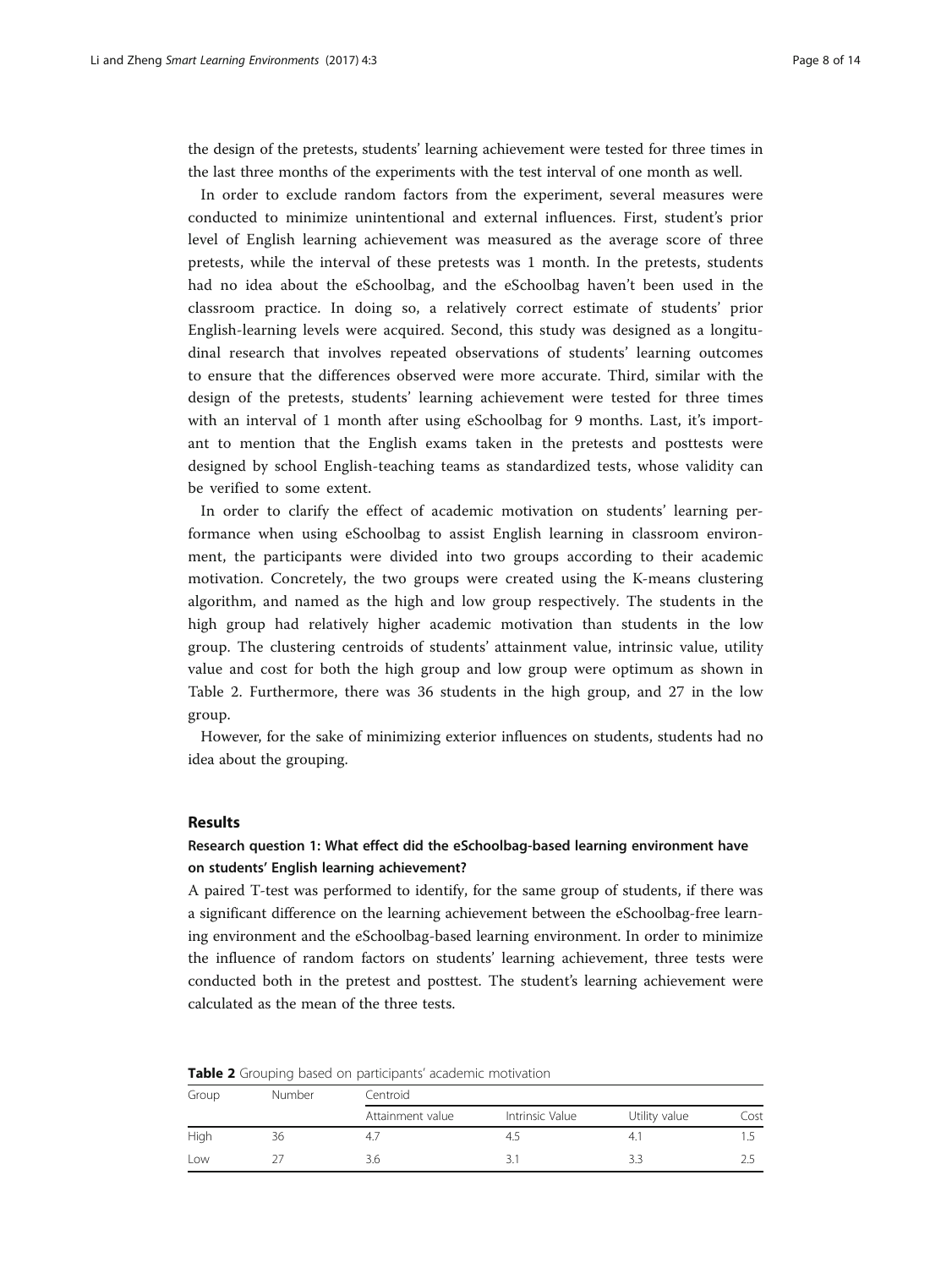The results in Table 3 indicate that there was a significant difference between the learning achievement when participants took the eSchoolbag to learn English compared to the English learning without the eSchoolbag,  $t(77) = 3.03$ ,  $p < 0.01$ . On average, participants performed better when using the eSchoolbag to assist their learning  $(M = 86.49, SD = 10.32)$  as opposed to the English learning without the eSchoolbag  $(M = 84.48, SD = 14.07).$ 

# Research question 2: Did students' academic motivation have a significant effect on their learning achievement when using eSchoolbag to learn English? If true, what's the rationale behind it?

As mentioned above, participants were divided into two groups based on their academic motivation by the K-means clustering algorithm. The two groups were defined as the high and low group respectively, as the students in the high group had relatively higher academic motivation than students in the low group. In detail, there was 36 students in the high group, and 27 in the low group. An independent T-test was conducted to find that there was no statistically significant difference on the learning achievement between these two groups in the pretest, when the participants had not use eSchoolbag to assist their English learning. However, in the posttest of students' learning achievement, the independent T-test revealed that there was a statistically significant difference in the scores between students with high academic motivation  $(M = 90.76, SD = 5.75)$  and those with low academic motivation  $(M = 87.25, SD = 5.87)$ in the eSchoolbag-based learning environment,  $t(61) = 2.37$ ,  $p < 0.05$ ,  $d = 0.61$ , as shown in Table [4.](#page-9-0)

Students' academic motivation had a positive effect on their learning achievement when using eSchoolbag to learn English. However, the rationale behind this fact could be more important to understand effective teaching and learning in the future. Thus, the research further examined why some students had relevantly higher academic motivation than others, which lead them to better learning performance in consequence. Specifically, students' gender, and their prior levels of learning performance were taken into consideration.

In order to examine whether student's prior level of learning achievement has significantly different effects upon his/her academic motivation or not, students were divided into two groups using the K-means clustering algorithm as well. Then a Chi-Square  $(\chi^2)$  test was performed. The test result indicated that there was no statistically significant association between students' prior levels of learning achievement and their academic motivation,  $\chi^2$  (1, N = 63) = 3.64, p = 0.056. However, it's important to notice that students with high prior level of learning achievement ( $M = 89.73$ ,  $SD = 8.44$ ) were in the high motivation group, while those with low prior level of learning achievement  $(M = 86.29, SD = 8.47)$  had relatively low academic motivation, though no significant

Table 3 Results of Paired t-test and Descriptive Statistics for Learning Achievement

|                      | Pretest |       | Posttest |       |      |    |                 |
|----------------------|---------|-------|----------|-------|------|----|-----------------|
| Learning Achievement | М       |       | М        |       |      | dt | Sig. (2-tailed) |
|                      | 84.48   | 14.07 | 86.49    | 10.32 | 3.03 |    | $0.003**$       |

\*\*  $p < .01$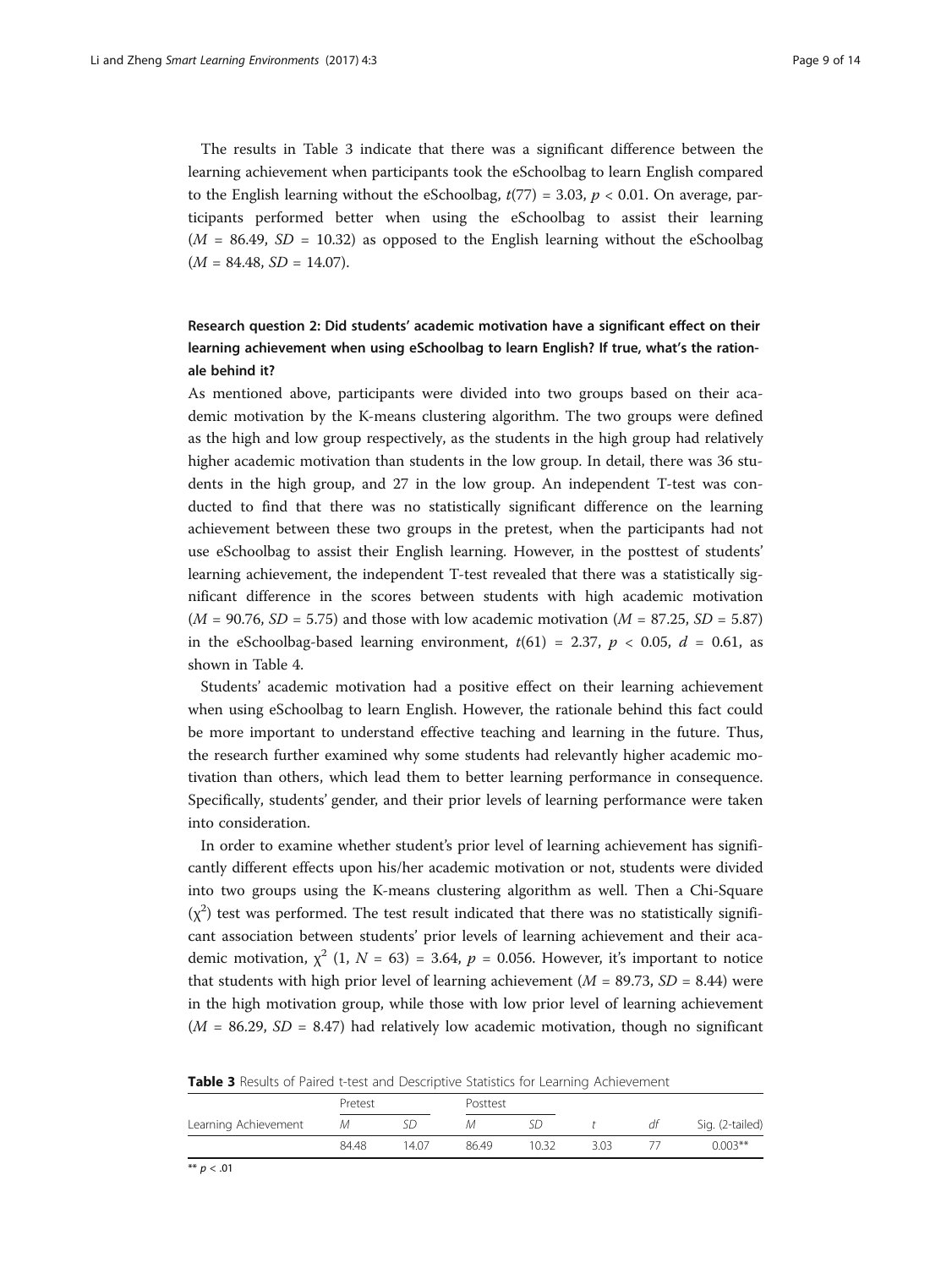| Learning Achievement | M     | SD   |      | df | Sig. (2-tailed) |
|----------------------|-------|------|------|----|-----------------|
| Pretest              |       |      | 1.60 | 61 | 0.116           |
| High Group           | 89.73 | 8.44 |      |    |                 |
| Low Group            | 86.29 | 8.47 |      |    |                 |
| Posttest             |       |      | 2.37 | 61 | $0.021*$        |
| High Group           | 90.76 | 5.75 |      |    |                 |
| Low Group            | 87.25 | 5.87 |      |    |                 |
|                      |       |      |      |    |                 |

<span id="page-9-0"></span>Table 4 Comparison of Learning achievement between high and low group

 $* p < .05$ 

difference was found with regard to their prior learning achievement as shown in Table 4. Another Chi-Square  $(\chi^2)$  test was conducted to find if students' gender has significantly different effects on his/her academic motivation. The result shows that there was no association between students' gender and their academic motivation.

To explore possible interactions between learning achievement and different dimensions of academic motivation, a Pearson correlation coefficient test was also conducted. The results of the test are presented in Table 5.

A close examination of Table 5 shows that learning achievement, correlated positively with student's attainment value of using eSchoolbag to learn English  $(r(63) = .263, p < .05)$ . Other correlation coefficients between learning achievement and motivational components as intrinsic value, utility value and cost, did not achieve any statistical significance.

### **Discussion**

This study examined the effect of eSchoolbag-based learning environment on students' English learning achievement. The research found that the eSchoolbag-based learning environment had a significantly positive effect on students' learning achievement. When using eSchoolbag to assist students' English-learning, they could perform better as reflected in the English tests. The results were in accordance with the researches of Guay ([2010](#page-12-0)) and Grubelnik ([2016](#page-12-0)) who claimed that eSchoolbag-based learning environment is generally considered beneficial for both self-regulated learning and collaborative learning. The reasons lied in the immersing, simulating and practicing learning environment, as well as the interactive and targeted learning activities that provided by the eSchoolbag to scaffold students' learning. Based on the log file data collected by the eSchoolbag, students' learning trajectory and cognitive characteristics could be analyzed, providing instructors significant implications to adjust their pedagogical designs and assessment approaches (Wu et al., [2014](#page-13-0)). The research also found that students'

|                         |           |           | Β       | 4       |  |
|-------------------------|-----------|-----------|---------|---------|--|
| 1. Attainment value     |           |           |         |         |  |
| 2. Intrinsic value      | $.761***$ |           |         |         |  |
| 3. Utility value        | $.504***$ | $.409***$ |         |         |  |
| 4. Cost                 | $-421**$  | $-527**$  | $-.202$ |         |  |
| 5. Learning achievement | $.263*$   | .114      | $-.018$ | $-.149$ |  |

\*  $p < .05$ , \*\*  $p < .01$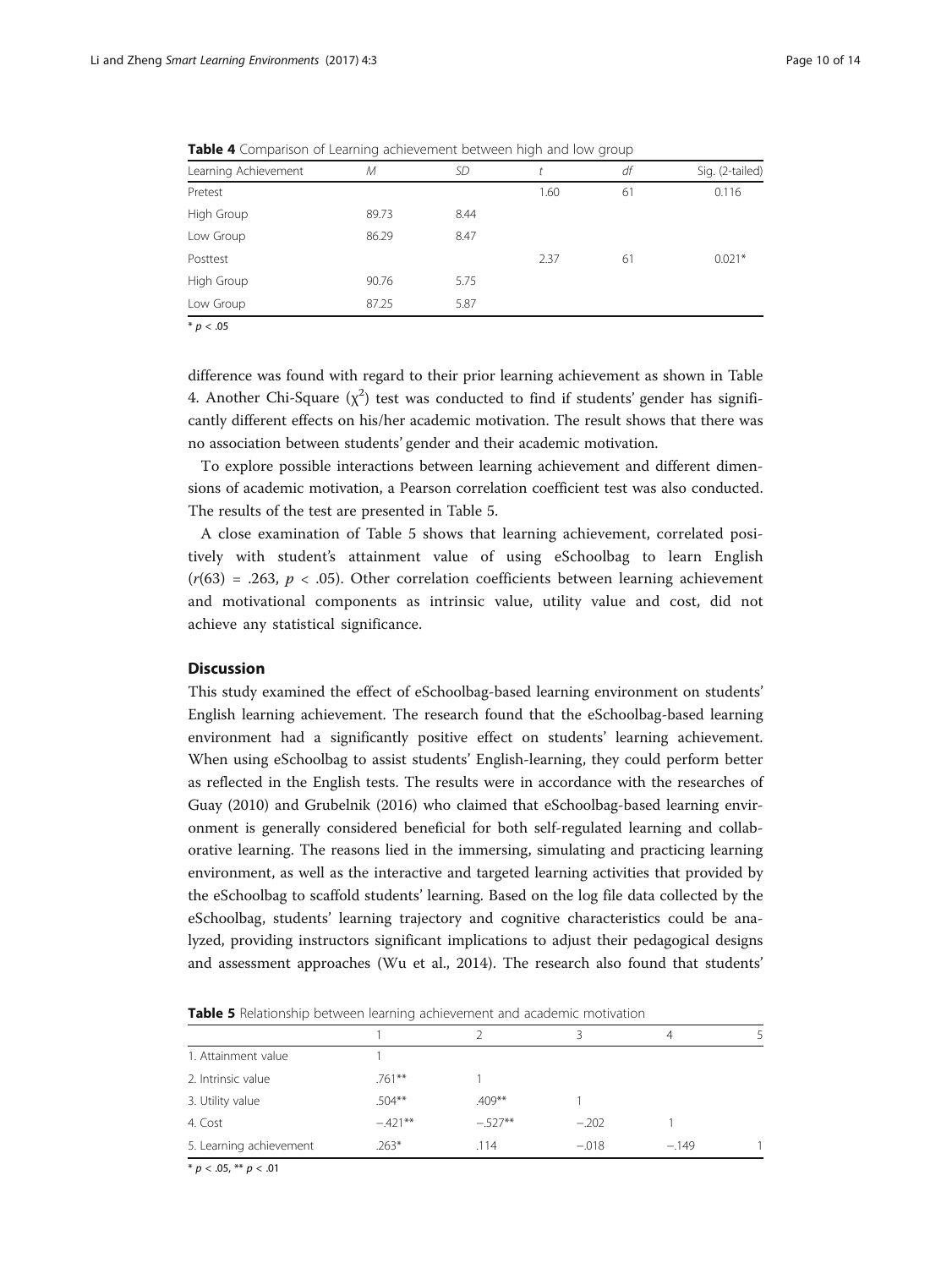cognitive load had no significant association with their learning achievement when using eSchoolbag to learn English. The result undermined the proclamations of Wang ([2012](#page-13-0)) and Dong [\(2011\)](#page-12-0) that the eSchoolbag-based learning may burden students' cognitive load, and worsen students' learning performance in consequence.

The findings that students' academic motivation is a determinant of their learning achievement, are keeping in with the findings of Linnenbrink & Pintrich [\(2002](#page-12-0)) and Green, Nelson, Martin, & Marsh [\(2006\)](#page-12-0). Students' academic motivation had a positive effect on their learning achievement when using eSchoolbag to learn English. Specially, the English learning achievement of students with high academic motivation were significantly higher than the learning achievement of those with low academic motivation. Thus, the proposition that instructors should create environments to stimulate and enhance students' academic motivation need to be seriously considered when deploying eSchoolbag in classrooms.

However, in contrast with the research of Hakan & Münire [\(2014\)](#page-12-0), the results in this study showed that students' gender had no significantly different effects on their academic motivation. The research further examined the relationship between students' prior levels of learning achievement and their academic motivation towards the use of the eSchoolbag in assisting English learning. No significant association was observed as well. Although there was no statistically significant difference on students' prior learning achievement between the high and low motivation groups, the mean score of students' learning achievement in high motivation group was higher than that in the low motivation groups. This can be explained, to some extent, that students' prior levels of learning achievement had a positive effect on students' self-efficacy (Bandura, [1993](#page-11-0)), while self-efficacy is a significant predicator of students' academic motivation (Schunk, [1991](#page-12-0)).

An examination of relationships between students' learning achievement and motivational components revealed that learning achievement correlated positively with student's attainment value of using eSchoolbag to learn English. However, students' intrinsic value and utility value were not significantly associated with their learning achievement. It is mature to assume that students valued the importance of using eSchoolbag to learn English more than the factors of enjoyment and usefulness. Consistent with the findings of Sheldon and Elliot [\(1998\)](#page-12-0), students may not truly "motivated" though their academic motivation are self-generated. It is possible that the environmental factors, such as teachers' attitude, family support and social contexts, could interact with their academic motivation, making them convinced that using eSchoolbag in English learning was important. Thus, on one hand, as suggested by Guay, Ratelle, Roy and Litalien ([2010](#page-12-0)), educators, parents and school administrators should create conditions for students to stimulate their motivation. On the other hand, how to stimulate and enhance students' intrinsic motivation should be taken into consideration.

### Conclusion

With the development of cloud computing and wireless technology, students' physical schoolbags would be replaced by hand-held computers (Chan, Hue, Chou, & Tzeng, [2001](#page-11-0)). As a smart learning environment, the eSchoolbag has gained great popularity during the last decade, as it promises students adaptive, personalized learning support and feedback. Since many instructors, parents, and administers had cast doubt on the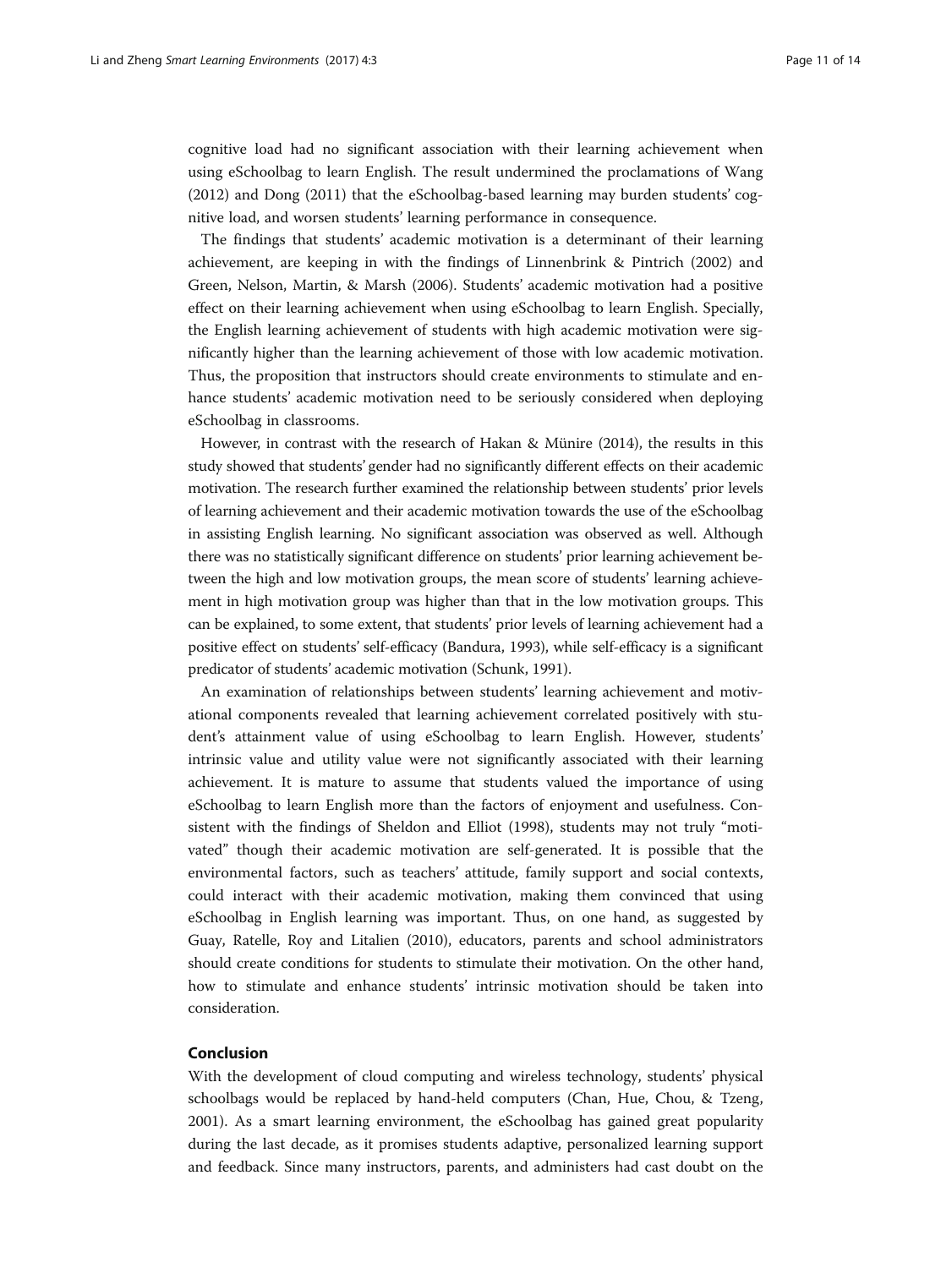<span id="page-11-0"></span>effectiveness of the eSchoolbag, this research would be helpful to clear the air. It's not unsafe to say that using eSchoolbag in English learning could improve students' learning performance. And when it comes to student' learning achievement, their academic motivation could be an important enabler and predictor. Students with high academic motivation tended to gain good performance while there was no gender difference. The research also found that students' prior levels of learning achievement had no significant association with their academic motivation, suggesting that students with diverse English-learning levels can be motivated to use the eSchoolbag, thus leading to an improvement in their learning achievement in consequence. In terms of components of student's academic motivation, student's attainment value of using eSchoolbag to learn English was correlated positively with their learning achievement. These findings could inform the effective implementation of the eSchoolbag in classrooms.

#### **Acknowledgements**

This research was supported by Long-gang education bureau of Shenzhen (2015391).

#### Authors' contributions

Both authors read and approved the final manuscript.

#### Ethics approval and consent to participate

The data can be obtained on request in electronic copy by email. The research was conducted in accordance with the journal's ethical guidelines. All the participation (teacher and students) were voluntary. The authors declare that the work described was original research that has not been published previously, and not under considerations for publication elsewhere, in whole or in part.

#### Competing interests

The authors declare that they have no competing interests.

### Publisher's Note

Springer Nature remains neutral with regard to jurisdictional claims in published maps and institutional affiliations.

### Received: 21 March 2017 Accepted: 11 August 2017 Published online: 25 August 2017

#### References

- Anderman, E. M., Austin, C. C., & Johnson, D. M. (2002). The development of goal orientation. In Development of achievement motivation. (pp. 197–220). [https://doi.org/10.1016/B978-012750053-9/50010-3](http://dx.doi.org/10.1016/B978-012750053-9/50010-3)
- Bandura, A. (1993). Perceived Self-Efficacy in Cognitive Development and Functioning. Educational Psychologist. [https://](http://dx.doi.org/10.1207/s15326985ep2802_3) [doi.org/10.1207/s15326985ep2802\\_3](http://dx.doi.org/10.1207/s15326985ep2802_3)
- D. Bebell, L.M.O. Dwyer. (2010) Educational outcomes and research from 1:1 computing settings. Computing 9(1), 6– 14 [http://ejournals.bc.edu/](https://doi.org/http://ejournals.bc.edu/)
- D. Bebell, R. Kay. (2010) One to one computing: A summary of the quantitative results from the Berkshire wireless learning initiative. J Technol Learn Assessment 9(2), 60 [https://doi.org/10.1556/ComEc.10.2009.1.10](http://dx.doi.org/10.1556/ComEc.10.2009.1.10)
- D. Bebell, M. Russell, L. O'Dwyer. (2004) Measuring teachers' technology uses. J. Res. Technol. Educ. 37(1), 45–63 [https://](http://dx.doi.org/10.1080/15391523.2004.10782425) [doi.org/10.1080/15391523.2004.10782425](http://dx.doi.org/10.1080/15391523.2004.10782425)
- C.K. Blackwell, A.R. Lauricella, E. Wartella, The influence of TPACK contextual factors on early childhood educators' tablet computer use. Comput Educ 98, 57–69 (2016) [https://doi.org/10.1016/j.compedu.2016.02.010](http://dx.doi.org/10.1016/j.compedu.2016.02.010)
- S. Bocconi, P. Kampylis, Y. Punie, Framing ICT-enabled innovation for learning: The case of one-to-one learning initiatives in Europe. Eur. J. Educ. 48(1), 113–130 (2013) [https://doi.org/10.1111/ejed.12021](http://dx.doi.org/10.1111/ejed.12021)
- P. Brusilovsky, Adaptive hypermedia. User Model. User-Adap. Inter. 11, 87–110 (2001) [https://doi.org/10.1023/A:](http://dx.doi.org/10.1023/A:1011143116306) [1011143116306](http://dx.doi.org/10.1023/A:1011143116306)
- G. Bull, G. Bull, J. Garofalo, J. Harris, Grand challenges: Preparing for the technological tipping point. Learn Leading Technol 29(8), 6–12 (2002)
- Cabukovski, V., & Tusevski, V. (2015). An additional content development methodology in an adaptive agent based elearning environment. In Proceedings of the International Conference on e-Learning, ICEL (Vol. 2015–Janua, pp. 58–65)
- G. Chabert, J.C. Marty, B. Caron, T. Carron, L. Vignollet, C. Ferraris, The electronic schoolbag, a CSCW workspace: Presentation and evaluation. AI Soc 20(3), 403–419 (2006) [https://doi.org/10.1007/s00146-005-0026-1](http://dx.doi.org/10.1007/s00146-005-0026-1)
- T.-W. Chan, C.-W. Hue, C.-Y. Chou, O.J. Tzeng, Four spaces of network learning models. Comput. Educ. 37(2), 141-161 (2001) [https://doi.org/10.1016/S0360-1315\(](http://dx.doi.org/10.1016/S0360-1315)01)00044-6
- Chang, C. Y., & Sheu, J. P. (2002). Design and implementation of ad hoc classroom and eSchoolbag systems for ubiquitous learning. In Proceedings - IEEE International Workshop on Wireless and Mobile Technologies in Education, WMTE 2002 (pp. 8–14). [https://doi.org/10.1109/WMTE.2002.1039215](http://dx.doi.org/10.1109/WMTE.2002.1039215)
- L. Cuban, The laptop revolution has no clothes. Educ Week 26(8), 29 (2006)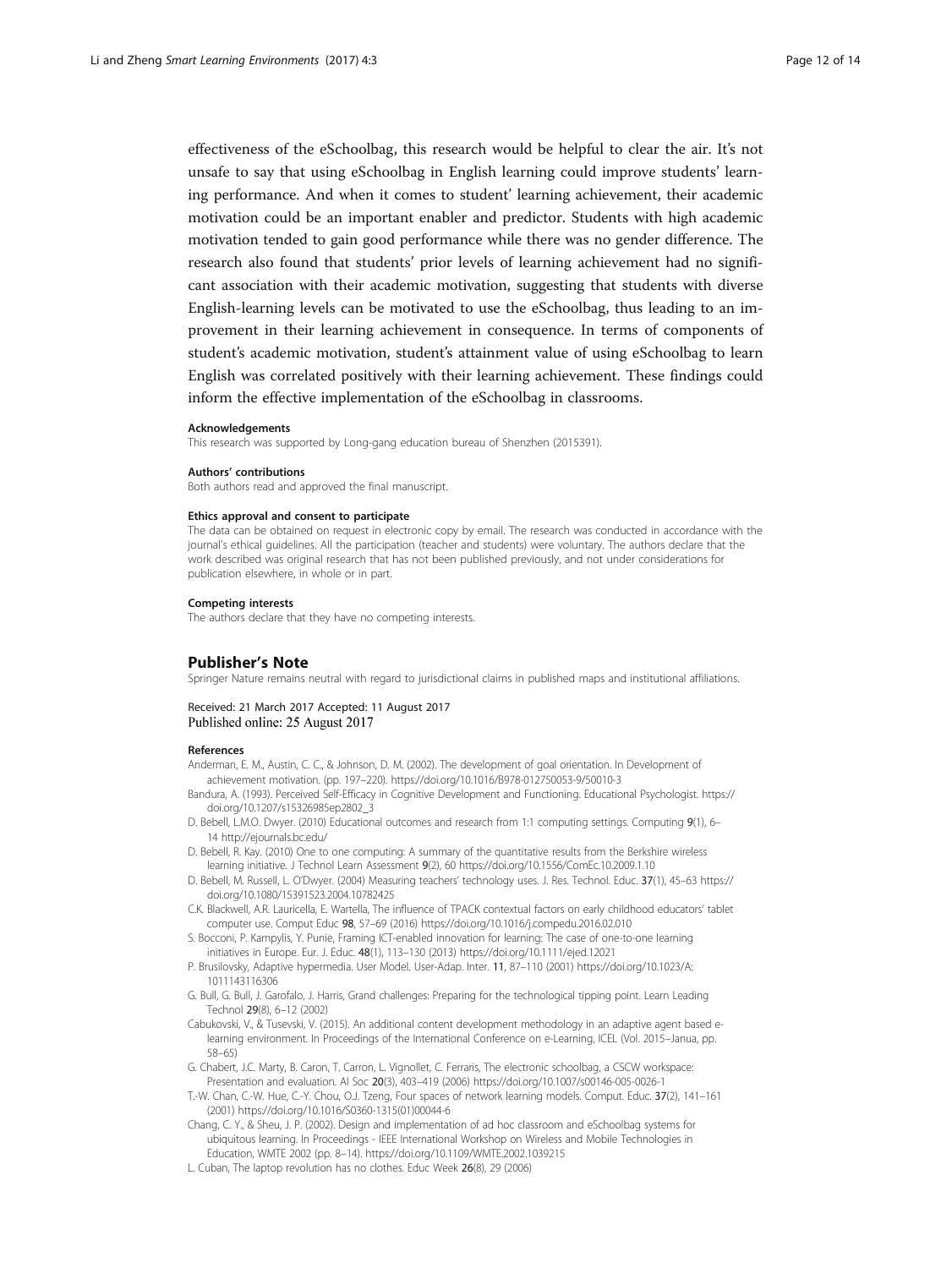- <span id="page-12-0"></span>C. Çuhadar, Information technologies pre-service teachers' acceptance of tablet PCs as an innovative learning tool. Kuram ve Uygulamada Egitim Bilimleri 14(2), 741–753 (2014)
- E. Deci, R. Vallerand, L. Pelletier, R. Ryan, Motivation and education: The self-determination perspective. Educ. Psychol. 26(3), 325–346 (1991) [https://doi.org/10.1207/s15326985ep2603&4\\_6](http://dx.doi.org/10.1207/s15326985ep2603&4_6)
- G. Disterer, C. Kleiner, BYOD bring your own device. Procedia Technol 9, 43–53 (2013) [https://doi.org/10.1016/j.protcy.](http://dx.doi.org/10.1016/j.protcy.2013.12.005) [2013.12.005](http://dx.doi.org/10.1016/j.protcy.2013.12.005)
- Dong, C. (2011). E-schoolbag is Too Early to Replace the Paperback Textbooks. Shanghai Morning Post. Retrieved from [http://zt.jfdaily.com/xwzt/life/2011/szto\\_69781/](http://zt.jfdaily.com/xwzt/life/2011/szto_69781/)
- C.I. Doukas, Y. Kotsanis, V. Economu, K. Riviou, in IADIS International Conference on Cognition and Exploratory Learning in Digital age, CELDA 2009. From the classroom of the future to the school of the future - a greek case study (2009), pp. 526–528
- Fortier, M. S., Vallerand, R. J., & Guay, F. (1995). Academic Motivation and School Performance: Toward a Structural Model. Contemporary Educational Psychology. [https://doi.org/10.1006/ceps.1995.1017](http://dx.doi.org/10.1006/ceps.1995.1017)
- Gredler, M. E. (2001). Learning and instruction: Theory into practice. Upper Saddle River, N.J: Pearson/Merrill Prentice Hall.
- J. Green, G. Nelson, A.J. Martin, H. (2006) Marsh, The causal ordering of self-concept and academic motivation and its effect on academic achievement. Int. Educ. J. 7(4), 534–546 [http://handle.uws.edu.au:8081/1959.7/34916](https://doi.org/http://handle.uws.edu.au:8081/1959.7/34916)
- V. Grubelnik, L. Grubelnik, in 2016 39th International Convention on Information and Communication Technology, Electronics and Microelectronics, MIPRO 2016 - Proceedings. Teaching physics in primary schools with tablet computers: Key advantages (2016), pp. 847–851 [https://doi.org/10.1109/MIPRO.2016.7522257](http://dx.doi.org/10.1109/MIPRO.2016.7522257)
- X. Gu, R. Zhang, Innovative application of E-textbook: Experiences from international projects. Modern Distance Educ Res 1, 55–61 (2014)
- X. Gu, Y. Zhu, X. Guo, Meeting the "digital natives": Understanding the acceptance of technology in classrooms. Educ Technol Soc 16(1), 392–402 (2013)
- F. Guay, C.F. Ratelle, A. Roy, D. Litalien, Academic self-concept, autonomous academic motivation, and academic achievement: Mediating and additive effects. Learn. Individ. Differ. 20(6), 644–653 (2010) [https://doi.org/10.1016/j.](http://dx.doi.org/10.1016/j.lindif.2010.08.001) [lindif.2010.08.001](http://dx.doi.org/10.1016/j.lindif.2010.08.001)
- K. Hakan, E. Münire, Academic motivation: Gender, domain and grade differences. Procedia Social Behav Sci 143, 708–715 (2014) [https://doi.org/10.1016/j.sbspro.2014.07.469](http://dx.doi.org/10.1016/j.sbspro.2014.07.469)
- H.H. Kelley, J.L. Michela, Attribution theory and research. Annu. Rev. Psychol. 31, 457–501 (1980) [https://doi.org/10.1146/](http://dx.doi.org/10.1146/annurev.ps.31.020180.002325) [annurev.ps.31.020180.002325](http://dx.doi.org/10.1146/annurev.ps.31.020180.002325)
- X.M. Kong, Design of a personalised learning evaluation model of an e-schoolbag, based on big data. World Trans Eng Technol Educ 13(4), 497–501 (2015)
- K.L. Kraemer, J. Dedrick, P. Sharma, One laptop per child. Commun. ACM 52(6), 66 (2009) [https://doi.org/10.1145/](http://dx.doi.org/10.1145/1516046.1516063) [1516046.1516063](http://dx.doi.org/10.1145/1516046.1516063)
- Lai, I. K. W., & Lai, D. C. F. (2013). Student acceptance of electronic schoolbag systems: An empirical study in China. In Lecture Notes in Computer Science (including subseries Lecture Notes in Artificial Intelligence and Lecture Notes in Bioinformatics) (Vol. 8038 LNCS, pp. 334–344). [https://doi.org/10.1007/978-3-642-39750-9\\_31](http://dx.doi.org/10.1007/978-3-642-39750-9_31)
- Lajoie, S. P., & Azevedo, R. (2005). Teaching and learning in technology-rich environments. In P. H. Winne (Ed.), Handbook of Educational Psychology (pp. 803–821). Psychology Press
- Leinonen, T., Keune, A., Veermans, M., & Toikkanen, T. (2014). Mobile apps for reflection in learning: A design research in K-12 education. British Journal of Educational Technology, 47(1), n/a-n/a. [https://doi.org/10.1111/](http://dx.doi.org/10.1111/bjet.12224) [bjet.12224](http://dx.doi.org/10.1111/bjet.12224)
- J.H. Ling Koh, C.S. Chai, L.Y. Tay, TPACK-in-action: Unpacking the contextual influences of teachers' construction of technological pedagogical content knowledge (TPACK). Comput Educ 78, 20–29 (2014) [https://doi.org/10.1016/j.](http://dx.doi.org/10.1016/j.compedu.2014.04.022) [compedu.2014.04.022](http://dx.doi.org/10.1016/j.compedu.2014.04.022)
- E. Linnenbrink, P. Pintrich, Motivation as an enabler for academic success. Sch. Psychol. Rev. 31(3), 313–327 (2002) [https://doi.org/10.1177/017084068800900203](http://dx.doi.org/10.1177/017084068800900203)
- P.K. Murphy, P.A. Alexander, A motivated exploration of motivation terminology. Contemp. Educ. Psychol. 25, 3–53 (2000) [https://doi.org/10.1006/ceps.1999.1019](http://dx.doi.org/10.1006/ceps.1999.1019)
- Ni, M., Kwok, L. F., Zhen, L., Xie, Y., Long, H., Zheng, X., & Li, W. (2015). A study of an e-schoolbag supporting flipped classroom model for junior mathematics review class. In Lecture Notes in Computer Science (including subseries Lecture Notes in Artificial Intelligence and Lecture Notes in Bioinformatics) (Vol. 9167, pp. 243–254). [https://doi.org/](http://dx.doi.org/10.1007/978-3-319-20621-9_20) [10.1007/978-3-319-20621-9\\_20](http://dx.doi.org/10.1007/978-3-319-20621-9_20)
- C. Norris, E. Soloway, T. Sullivan, Examining 25 years of technology in U.S. education. Commun. ACM 45(8), 15–18 (2002) [https://doi.org/10.1145/545151.545166](http://dx.doi.org/10.1145/545151.545166)
- A. Paramythis, S. Loidl-Reisinger, Adaptive learning environments and e-learning standards. Electron J Elearning 2(1), 181–194 (2004)
- W.R. Penuel, Implementation and effects of one-to-one computing initiatives. J. Res. Technol. Educ. 38(3), 329–348 (2006) [https://doi.org/10.1080/15391523.2006.10782463](http://dx.doi.org/10.1080/15391523.2006.10782463)
- P.R. Pintrich, E.V. De Groot, Motivational and self-regulated learning components of classroom academic performance. J. Educ. Psychol. 82(1), 33–40 (1990) [https://doi.org/10.1037/0022-0663.82.1.33](http://dx.doi.org/10.1037/0022-0663.82.1.33)
- D. Schunk, Self-efficacy and academic motivation. Educ. Psychol. 26(3), 207–231 (1991) [https://doi.org/10.1207/](http://dx.doi.org/10.1207/s15326985ep2603&4_2) [s15326985ep2603&4\\_2](http://dx.doi.org/10.1207/s15326985ep2603&4_2)
- K.M. Sheldon, A.J. Elliot, Not all personal goals are personal: Comparing autonomous and controlled reasons for goals as predictors of effort and attainment. Personal. Soc. Psychol. Bull. 24(October), 546–557 (1998) [https://doi.org/10.](http://dx.doi.org/10.1016/S0140) [1016/S0140](http://dx.doi.org/10.1016/S0140)
- Sottilare, R. A. (2014). Fundamentals of adaptive intelligent tutoring systems for self-regulated learning. In Proceedings of the Interservice/Industry Training Simulation and Education Conference. Orlando, Florida: National Training and Simulation Association (NTSA).